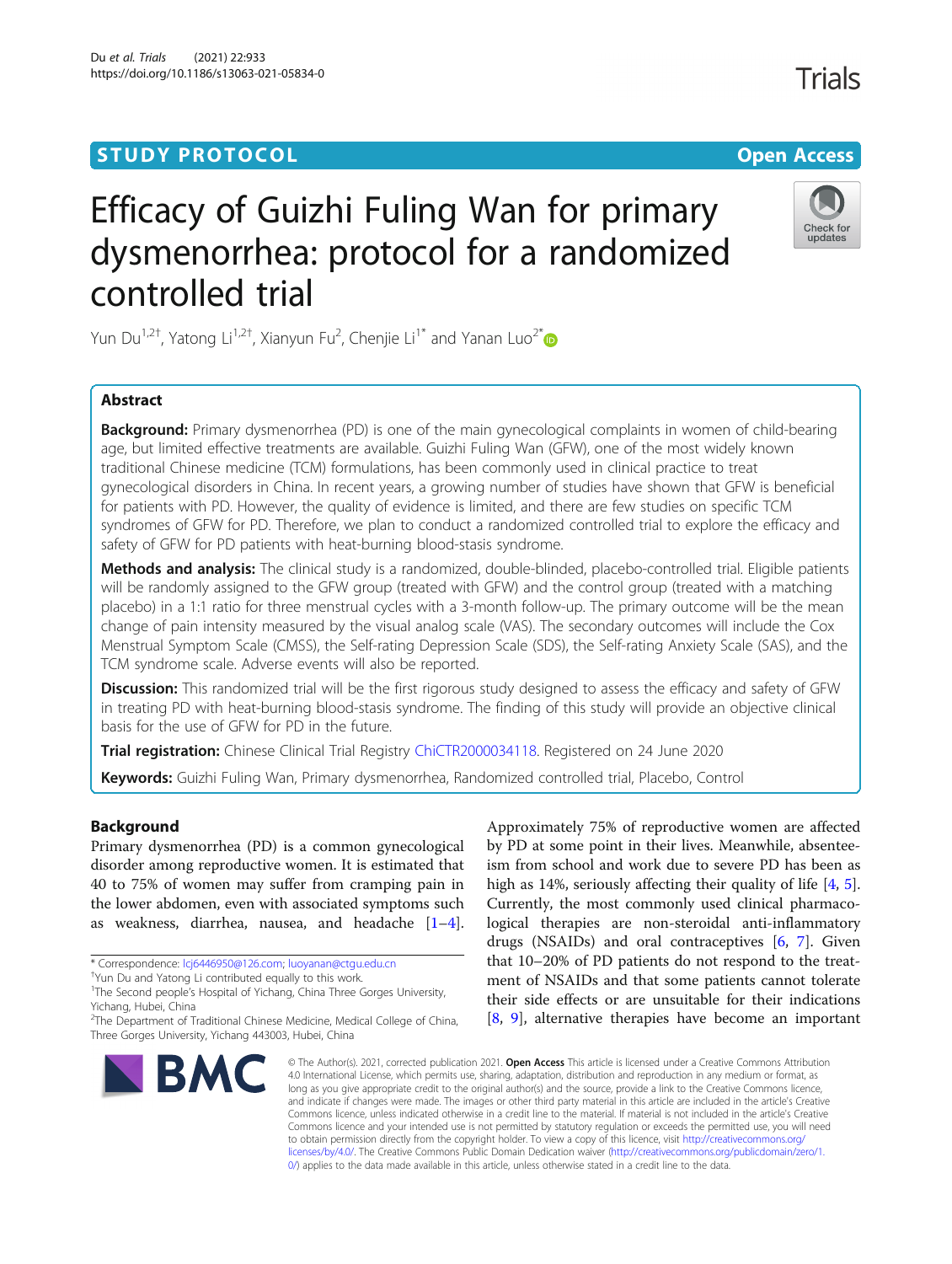addition for PD treatment, in which Chinese herbal medicine (CHM) has played the essential role. CHM, as an essential part of traditional Chinese medicine (TCM), has been widely used in the clinical treatment of PD, especially in China. GFW is one of the most widely known CHM formulas for the treatment of PD and consists of five herbs, including Cinnamon Twig, Poria cocos, Cortex Moutan, Radix Paeoniae Rubra, and Peach kernel. Originating from ancient simple philosophy and empirical medicine, the effect of GFW has been proven in clinical practice and widely used to treat PD, as well as other gynecological diseases such as endometriosis, uterine fibroids, pelvic inflammation, and mastocytosis [\[10](#page-7-0)]. In recent basic researches, GFW's pharmaceutical ingredient had been shown to suppress uterus contraction, prostaglandin level reduction, and correction of luteal insufficiency, demonstrating the potential of promising drugs for PD  $[11–13]$  $[11–13]$  $[11–13]$ . It also suggested that the GFW had therapeutic effects on PD rats via the regulation of multiple metabolic pathways [\[14](#page-7-0)]. Several clinical trials have also shown promising results and no severe adverse reactions of GFW in the treatment of PD [\[15](#page-7-0)–[18](#page-7-0)]. However, the relevant studies were prospective long-term clinical observational studies, while RCTs were rare [\[19](#page-7-0)]. A few earlier RCTs followed the 2010 version of the CONSORT standard. They rarely used the latest CON-SORT extension for Chinese herbal medicine formulas 2017, which can better ensure the quality and authenticity of TCM researches [\[20](#page-7-0)]. In addition, most trials did not diagnose patients with TCM dialectical classification, which is the core of TCM treatment practice  $[21]$ . A systematic review suggested that GFW was effective in treating PD. However, the authors concluded that the clinical results in these studies were tentative and should be interpreted with caution due to the lack of quality of the included studies [[22\]](#page-7-0). Therefore, to evaluate the efficacy and safety of GFW for PD with the heat-burning blood-stasis syndrome in a small sample size and to reduce the subjective expectations of the study subjects and investigators, we aim to design a rigorous randomized, double-blinded, placebo-controlled trial.

#### Methods

#### Design and setting

This study is a randomized, double-blind, and placebocontrolled exploratory trial with two parallel groups. The study is designed using Consolidated Standards of Reporting Trials guidelines Extension for Chinese Herbal Medicine Formulas 2017 (CONSORT CHM Formula) [[20\]](#page-7-0) and adhere to the Declaration of Helsinki (2013 version). Meanwhile, we designed the study according to the Standardized Protocol Items: Recommendations for Interventional Trials (SPIRIT) statement [\[23](#page-7-0)] (details see Additional file [1](#page-6-0)). The study protocol has been approved by the Ethical Committee of The Second People's Hospital of Yichang (No. 2020001) and has been registered at the Chinese Clinical Trials Registry in 2020 (No. [ChiCTR2000034118.](https://trialsearch.who.int/Trial2.aspx?TrialID=ChiCTR2000034118)) (details see [https://trialsearch.who.](https://trialsearch.who.int/Trial2.aspx?TrialID=ChiCTR2000034118) [int/Trial2.aspx?TrialID=ChiCTR2000034118](https://trialsearch.who.int/Trial2.aspx?TrialID=ChiCTR2000034118) and Additional file [2\)](#page-6-0).

The trial is being conducted at the Second People's Hospital of Yichang. Participants meeting the inclusion criteria will be randomly allocated to either the GFW group (treated with GFW) or the control group (treated with a matching placebo) in a 1:1 ratio. The total observation period will be 7 months, including a 1-month baseline period, a 3-month treatment period, and a 3-month follow-up period. The intensity of menstrual pain and the acute medication use will be asked to record in dysmenorrhea diaries throughout the trial. Assessments will be conducted at baseline and at 1, 2, 3, 4, 5, and 6 months postmenstrual cycles. The flow chart is shown in Figs. [1](#page-2-0) and [2](#page-3-0) illustrates the schedule of enrolment, interventions, assessments, and data of participants.

#### **Participants**

Potential participants who meet the inclusion criteria but do not meet any exclusion criteria as diagnosed by two TCM gynecologists will be asked to meet face-toface with a research assistant to discuss the study. Eligible patients interested in participating will undergo a series of condition assessments and safety evaluations. After giving informed consent, they will be randomized into two groups.

#### Inclusion criteria

Participants meeting the following criteria will be included: (1) nulliparous women aged 16 to 30 years old; (2) meeting the diagnostic criteria for PD in Chinese Obstetrics And Gynecology (3rd edition); (3) meeting the TCM diagnosis of "heat-burning blood-stasis syndrome"; (4) pain symptoms persisted for 6 months to 15 years; (5) VAS score of menstrual pain  $\geq$  40 mm for at least three consecutive menstrual cycles; (6) patients with the syndrome of heat burning and blood stasis; and (7) signed informed consent form.

#### Exclusion criteria

Participants will be excluded if they meet any of the following criteria: (1) unable to complete or comply with the study; (2) imaging examination suspects secondary dysmenorrhea; (3) pregnancy during the trial; (4) inability to cooperate with the questionnaires due to intellectual or mental disorder; (5) history or presence of clinically relevant severe cardiovascular diseases, liver, kidney dysfunction, or psychiatric disease; (6) treatment of PD with analgesics, antidepressants, or psychotropic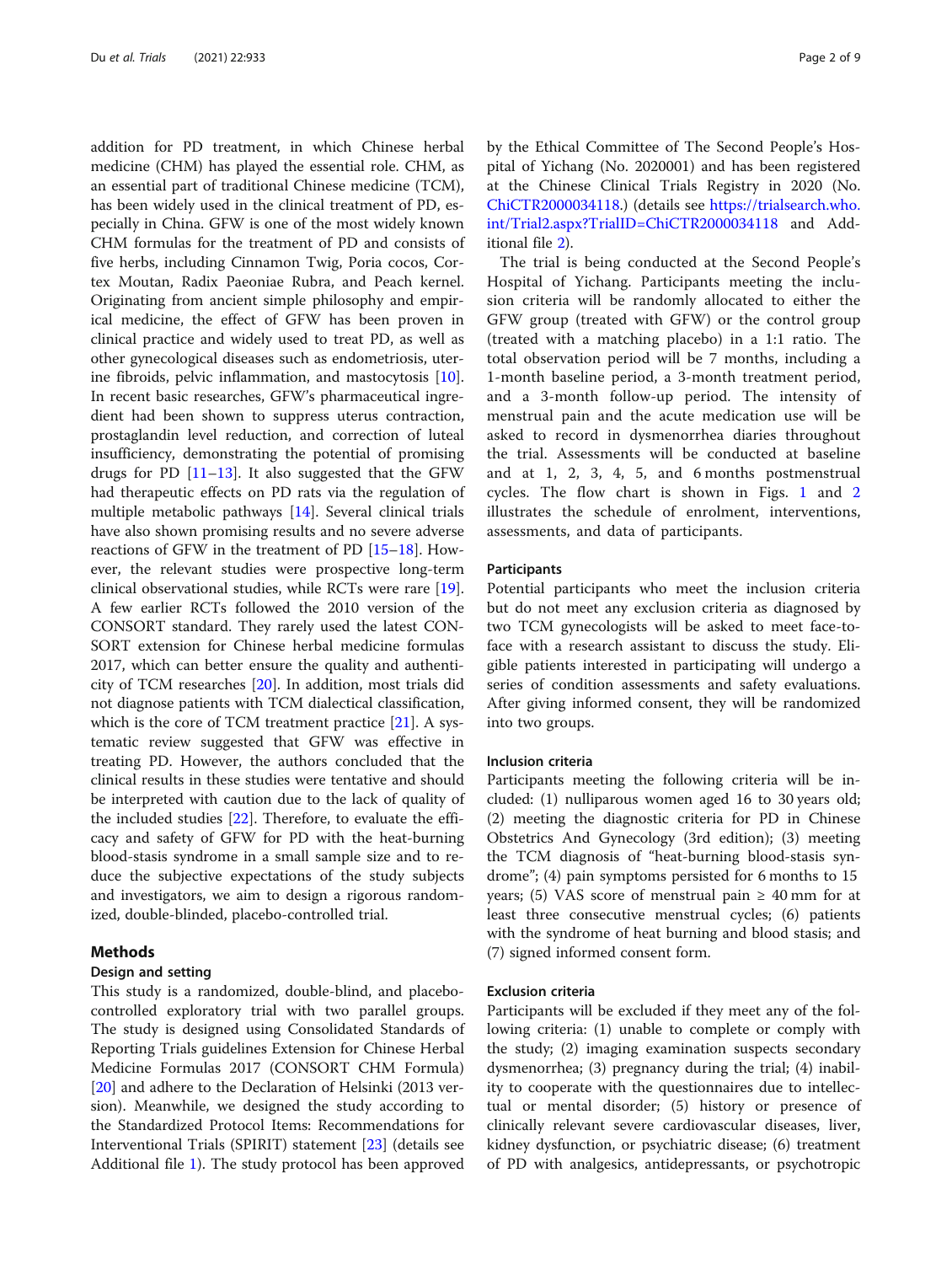drugs in the past month; (7) irregular menstrual cycle (beyond the typical range of 21–35 days); and (8) are participating in the other clinical trials of drugs.

#### Recruitment and informed consent

PD patients will be recruited through the gynecology clinic of the Second People's Hospital of Yichang, media releases from Three Gorges University, and online promotion. A 1-month baseline assessment will be needed before randomization, and two research assistants will visit the gynecology department of the hospital twice a week to identify and invite eligible patients to participate in the study. During the baseline assessment period, subjects who meet the acceptance criteria and agree to join the study will be explained the general study process and the responsibilities of the participants and researchers. In addition, patients will be informed of all details of the study and then sign a written informed consent form, which will also be signed and witnessed by the research assistants. No additional biological samples will be obtained to be stored for use in this study.

Sample patient informed consent is seen in Additional file [3.](#page-6-0)

#### Randomization and allocation concealment

Eligible participants will be randomly assigned to either the treatment group or the control group by the simple randomization in a 1:1 ratio. Random numbers are computer-generated using the SPSS Statistics for Windows, version 22.0 (SPSS Inc., Chicago, III., USA) by an independent researcher, who will not be involved in patient care, outcome assessment, data collection, or data analysis. For allocation concealment, the practice is to enclose assignments in sequentially numbered, sealed envelopes. The sealed envelopes cannot be opened unless a new participant is included in the trial and will be kept in a safe place in numerical order until the study is completed. Complete separation from the individuals involved in the steps before enrolment from those involved in the allocation concealment. All patients who agree to participate and meet the inclusion criteria will be randomized. Randomization will be requested by the

<span id="page-2-0"></span>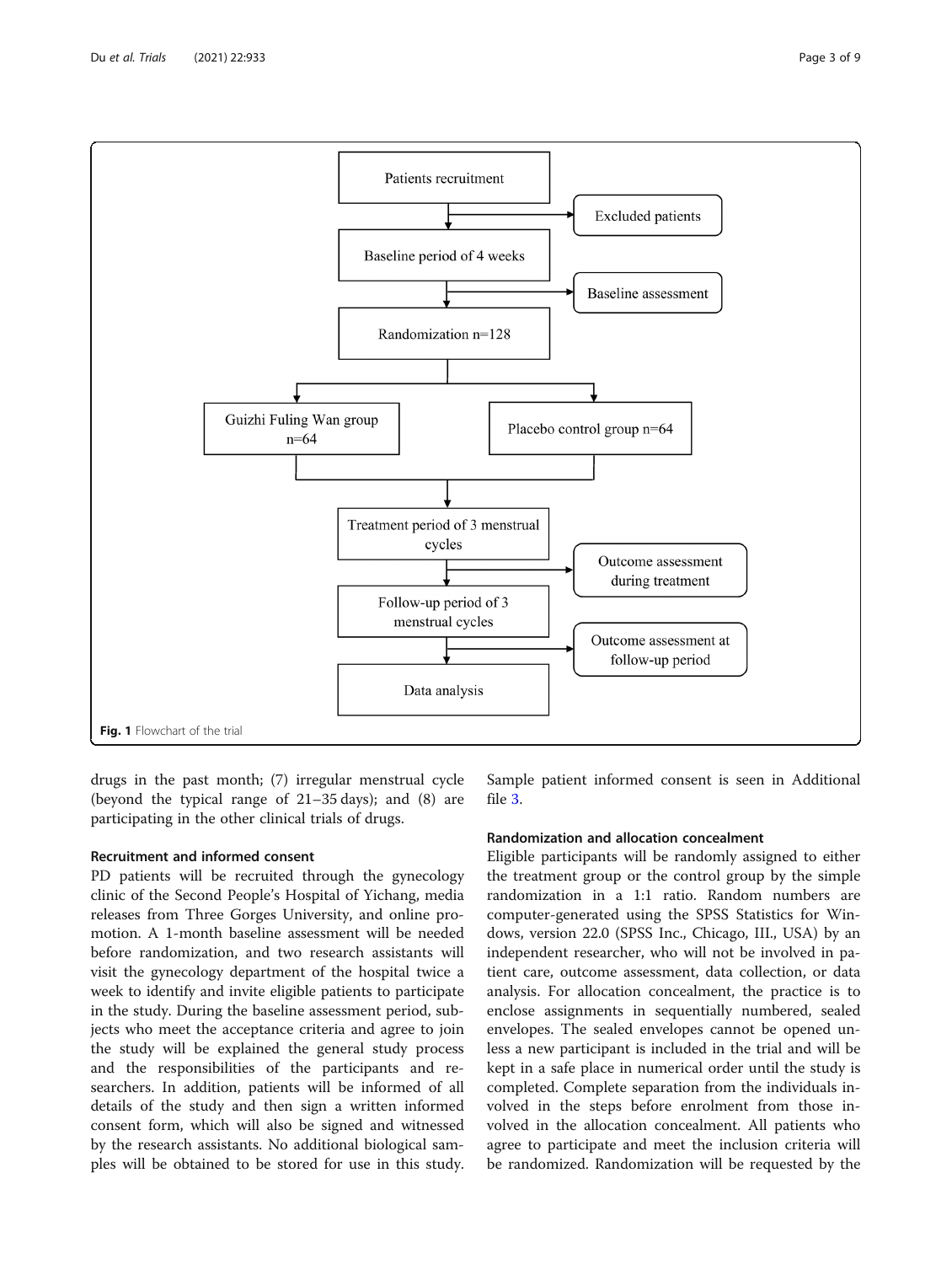<span id="page-3-0"></span>

|                          |       | <b>STUDY PERIOD</b>      |                |                     |                |                |                     |          |                         |  |
|--------------------------|-------|--------------------------|----------------|---------------------|----------------|----------------|---------------------|----------|-------------------------|--|
|                          |       | Enrollment<br>Allocation |                | Treatment<br>period |                |                | Follow-up<br>period |          |                         |  |
| <b>TIMEPOINT:</b>        | visit | $\mathbf{1}$             | $\mathbf{1}$   | $\overline{2}$      | $\overline{3}$ | $\overline{4}$ | 5                   | 6        | $\overline{7}$          |  |
|                          | month | $-1$                     | $\overline{0}$ | 1                   | $\overline{2}$ | 3              | $\overline{4}$      | 5        | 6                       |  |
| <b>ENROLMENT:</b>        |       |                          |                |                     |                |                |                     |          |                         |  |
| Eligibility screen       |       | $\times$                 |                |                     |                |                |                     |          |                         |  |
| Informed consent         |       |                          | $\times$       |                     |                |                |                     |          |                         |  |
| Physical examination     |       | $\times$                 |                |                     |                |                |                     |          |                         |  |
| medical history          |       | $\times$                 |                |                     |                |                |                     |          |                         |  |
| Allocation               |       |                          | $\times$       |                     |                |                |                     |          |                         |  |
| <b>INTERVENTIONS:</b>    |       |                          |                |                     |                |                |                     |          |                         |  |
| GFW group                |       |                          |                |                     |                |                |                     |          |                         |  |
| Placebo control group    |       |                          |                |                     |                |                |                     |          |                         |  |
| <b>ASSESSMENTS:</b>      |       |                          |                |                     |                |                |                     |          |                         |  |
| Menstrual pain intensity |       |                          | $\times$       | $\times$            | $\times$       | $\times$       | $\times$            | $\times$ | $\times$                |  |
| <b>CMSS</b>              |       |                          | $\times$       | $\times$            | $\times$       | $\times$       | $\times$            | $\times$ | $\times$                |  |
| <b>SDS</b>               |       |                          | $\times$       | $\times$            | $\times$       | $\times$       | $\times$            | $\times$ | $\times$                |  |
| <b>SAS</b>               |       |                          | $\times$       | $\times$            | $\times$       | $\times$       | $\times$            | $\times$ | $\overline{\mathsf{X}}$ |  |
| TCM syndrome scale       |       |                          | $\times$       | $\times$            | $\times$       | $\times$       | $\times$            | $\times$ | $\times$                |  |
| AEs                      |       |                          |                | $\times$            | $\times$       | $\times$       |                     |          |                         |  |

Fig. 2 Schedule of enrolment, interventions, assessments, and data collection. CMSS Cox Menstrual Scale, SDS the Self-rating Depression Scale, SAS the Self-rating Anxiety Scale, SF-12 the 12-item Short-Form Health Survey, AEs adverse events

staff member responsible for recruitment. In return, the clinical center will give a closed opaque envelope with randomization numbers inside. The therapist will open the envelope and will find the treatment to be administered to that patient. The staff member responsible for recruitment will not be allowed to receive information about the group assignment.

#### Blinding

The participants, clinical researchers, outcome evaluators, data manager, and statisticians will be blinded to the treatment allocations during the study. The placebo granule is matched to the GFW granule in color, taste, odor, and outer packaging to ensure that the researchers and patients involved in the study are entirely unaware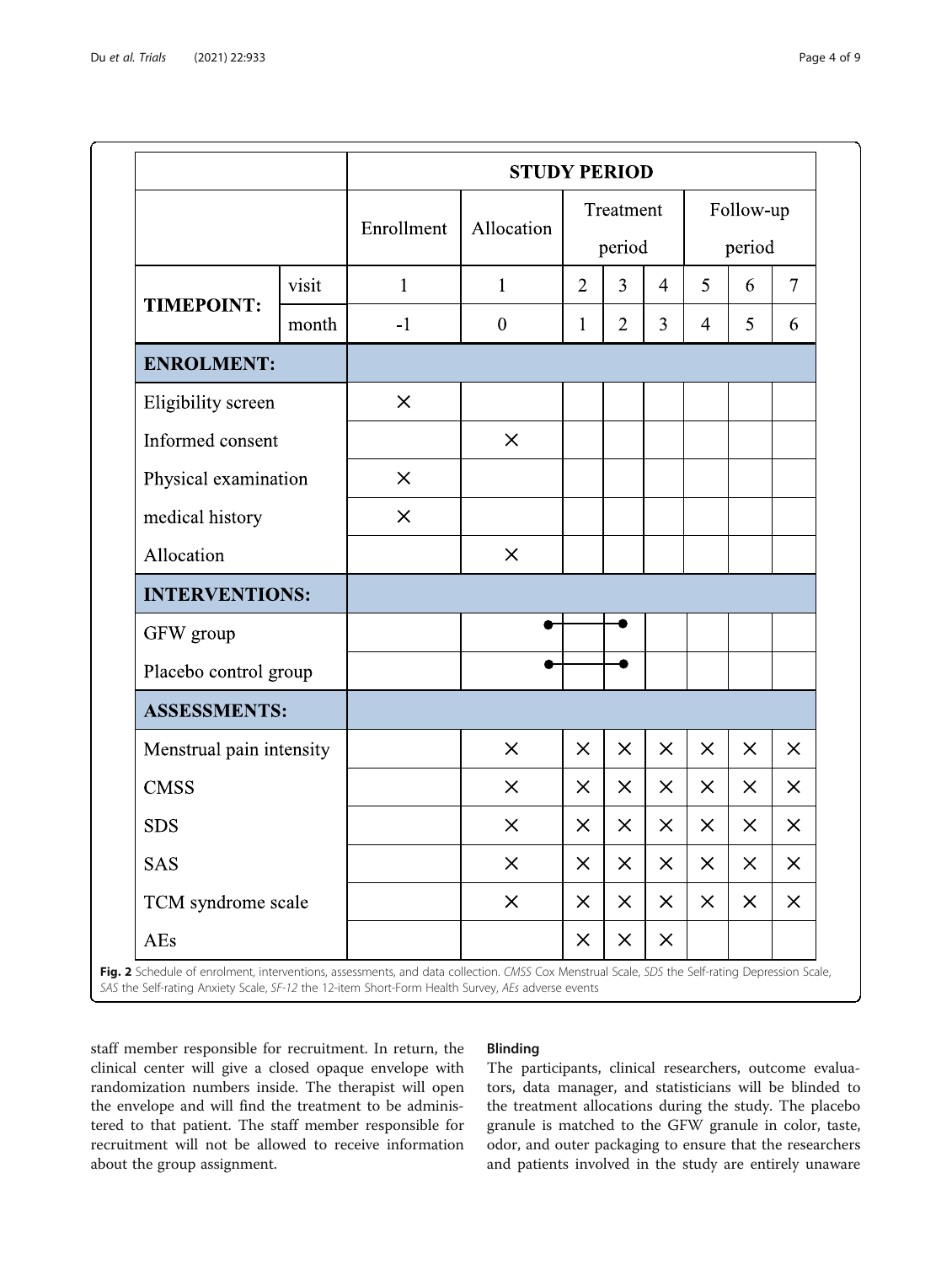of the identity of the treatment being given. Blinding will not be disclosed until the end of the study unless a serious adverse event (SAE) occurs and their specific treatment needs to be known to provide emergency assistance. Details of the unblinding, such as the reason and date, will be recorded on a case report form (CRF).

#### Interventions

Participants in the GFW group will receive GFW (herb granule, 30 g per packet) treatment. It has the effect of clearing heat and dispelling dampness, blood circulation, removing blood stasis, and clearing away heat and blood. It consists of five natural herbs: Guizhi (Cinnamon Twig) 6 g, Fuling (Poria Cocos) 6 g, Mudanpi (Cortex Moutan) 6 g, Chishao (Radix Paeoniae Rubra) 6 g, and Taoren (Peach Kernel) 6 g [\[24\]](#page-7-0). Participants in the control group will receive a GFW-matched placebo consisting of Maiya (Hordei Fructus Germinatus) without analgesic effects. The dosage form, color, appearance, and packaging of the GFW-matched placebo are consistent with those of GFW in the treatment group [\[25](#page-7-0)]. Both granules are provided and quality controlled by Beijing Tcmages Pharmaceutical Co. Ltd. (Beijing, China) and distributed by the Second People's Hospital of Yichang. All drugs are packaged and labeled uniformly.

According to clinical experience, a total of 3 menstrual cycles were treated, each cycle from 7 days before each menstruation to the 3rd day of menstruation, once in 12 h, 30 g each time for ten days. All the participants will be advised not to take NSAID drugs or COCs for PD during the baseline, treatment, and follow-up periods. However, physical therapies (e.g., hot compress and moxibustion) are allowed if the pain is intolerable and the outcome assessment is not scheduled in the next 48 h [[26\]](#page-7-0).

To improve patient compliance with the intervention protocol, patients will be required to record all these treatments and keep the package after each dose. The formula calculates the compliance rate: Compliance rate  $=$  (actual dosage/expected dosage)  $\times$  100%. Patients with a compliance rate  $\geq 80\%$  are considered to have good compliance. In addition, face-to-face compliance reminders will be held at each medication distribution to emphasize dosing instructions, the purpose of treatment, etc., especially for those participants who do not achieve 80% of the compliance rate.

Participants are free to withdraw from the trial if they feel they are not getting better. Also, if they develop a serious illness or a serious adverse event related to the study, allocated interventions will discontinue. Participants can continue to receive health counseling services from clinicians after completing the study. Doctors should offer alternative treatments for patients who have completed the trial without remission, such as combined conservative treatments like acupuncture.

#### Outcome measurements

The time points for all outcomes are at baseline and at 1, 2, 3, 4, 5, and 6 months postmenstrual cycles.

#### Primary outcome

The primary outcome is the mean menstrual pain intensity change measured by visual analog scale (VAS) from baseline to 6 months. The VAS is a valid and reliable tool that has been widely used in various clinical trials involving patients with PD [[27](#page-7-0)]. Participants will be asked to indicate a perception of pain intensity scored from 0 to 100 (0, no pain; 100, maximum).

#### Secondary outcomes

The secondary outcomes are (1) the change of the mean Cox Menstrual Symptom Scale (CMSS) score from baseline to 6 months, (2) the change of the mean Self-rating Depression Scale (SDS) [\[28](#page-7-0)] score from baseline to 6 months, (3) the change of the mean Self-rating Anxiety Scale (SAS) [\[29\]](#page-7-0) score from baseline to 6 months, and (4) the change in the proportion of the TCM syndrome scale score from baseline to 6 months. The CMSS is a compact questionnaire for the evaluation of menstrual pain symptoms [\[30](#page-8-0)]. It consists of 18 items, each of which is divided into five levels according to the severity of symptoms (a score of 0 indicates no discomfort; 1 for mild discomfort; 2 for moderate discomfort; 3 for severe discomfort; and 4 for extremely severe), including an evaluation of the general frequency and average severity of menstrual symptoms [\[31](#page-8-0)]. The SAS and SDS are scoring tools for depression and anxiety disorders, respectively, and are widely used in clinical PD patients because of the emotional changes that often accompany PD. The SAS questionnaire for self-rated includes 20 items, and each is answered on a 4-point scale ranging from 0 (no time) to 4 (most of the time), with a total score of more than 40 indicating a clinically relevant anxiety disorder [[32\]](#page-8-0). The higher the score, the more severe the anxiety. The SDS is a self-rated scale for evaluating the severity of depression. The statistical indicators of SAS include 20 questions with a total score ranging from 20 to 80. A score above 40 indicates depressive symptoms, and the higher the score, the more pronounced the tendency to depression [[33](#page-8-0)]. The TCM syndrome scale is a questionnaire for the evaluation of TCM symptoms. It includes 9 items with a total score ranging from 0 to 26, and the higher the score, the more serious the degree of TCM syndrome [[34\]](#page-8-0). The assessments will be performed in a separate space in the outpatient department. All of the outcome assessors will be trained in conducting interviews and performing measurements before the study.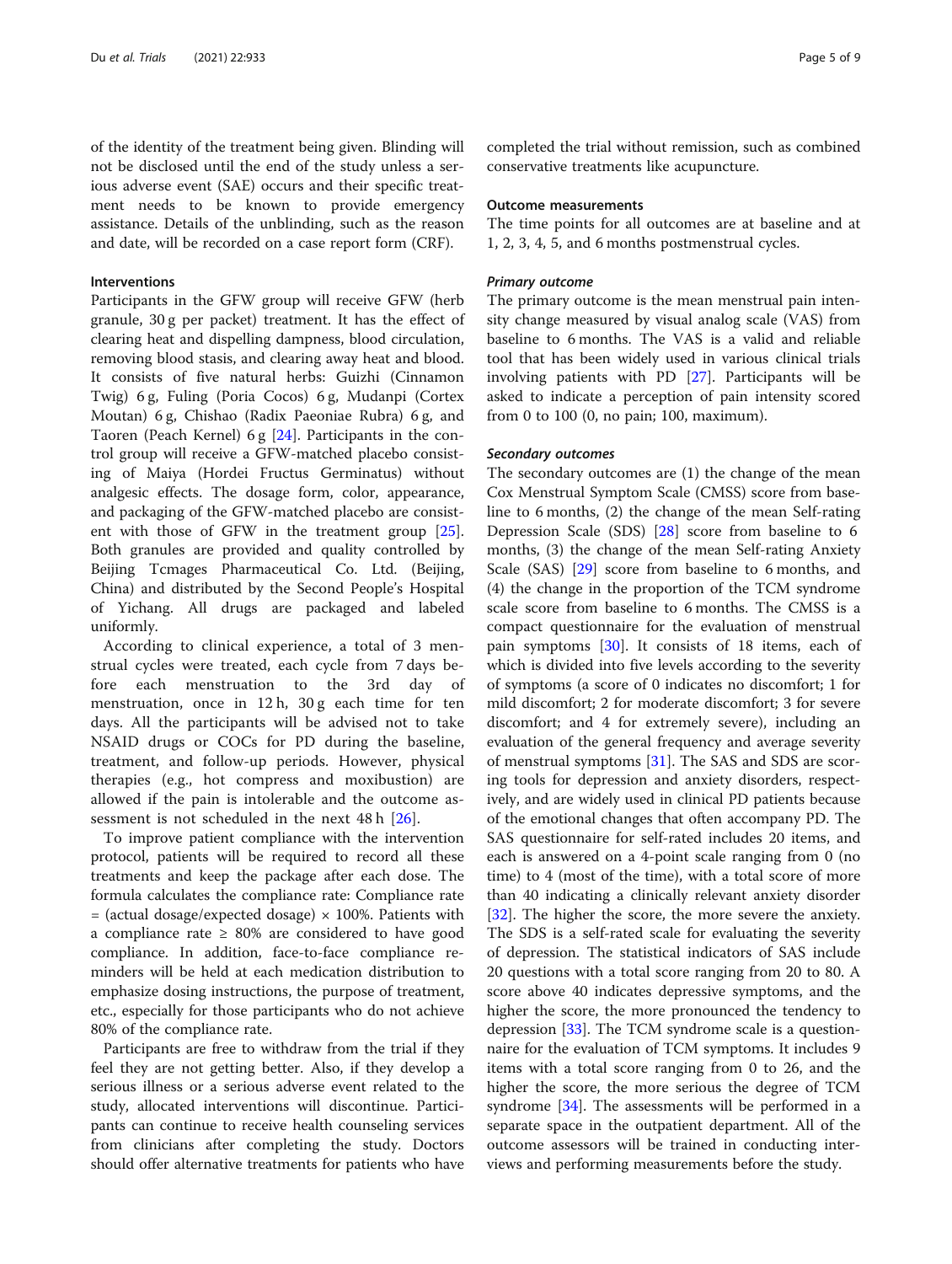#### Assessment of safety

All unexpected or unfavorable events affecting patients in the study, such as heavy menstrual flow, nausea, bloating, diarrhea, and stomach upset, associated with treatment [\[18](#page-7-0), [19](#page-7-0)], will be recorded in detail in the CRFs and followed up for the duration of the study. Investigators will confirm the relatedness of adverse events and treatment and report treatment-related adverse events. In case of adverse reactions, the clinical observer can decide whether to stop the trial depending on the patient's condition. In the event of any serious adverse events (SAEs), emergency medical assistance will be sought. The outcome will be assessed at 1, 2, and 3 months after randomization.

#### Sample size

The sample size estimation was based on the mean difference in the change of the menstrual pain intensity from baseline. Based on previous studies and our pilot trial, we made the following assumptions in calculating the sample size: a mean difference of 1 between two groups, SD of total score of 1.67, a ratio of 1:1 between the two groups, a two-sided significance level of 0.025 and a power of 0.9 [[35](#page-8-0), [36](#page-8-0)]. With these assumptions, a minimum sample size of 116 patients (58 patients in each group) is needed. Considering an estimated 10% dropout rate, the estimated sample size was 128 patients (64 patients per group).

#### Data collection and management

This trial mainly involved randomized group data, baseline data, post-intervention outcome data, follow-up data, and statistical analysis result data. Randomized group data are provided and managed by the investigator responsible for the random grouping of the trial. Baseline data, postintervention outcome data, and follow-up data are collected by dedicated data collection researchers. Statistical analysis result data are collected and provided by the researcher in charge of data statistical analysis. In order to maximize the completeness of data collection, we will enhance communication with patients. We will strengthen our contact with patients by phone or social media to remind and monitor their medications, in addition to the face-to-face reminders at each visit. Free examinations and treatments are offered during the study, and visit times are flexible according to the patient's schedule as far as possible. Furthermore, we will hold regular TCM health lectures at our clinical trial center to engage participants. All participants are assessed at baseline and 1, 2, 3, 4, 5, and 6 months after randomization. Work training will be held before the start of the project to provide detailed training and explanation of the trial protocol, standard operating procedures (SOPs) for study operations, and the content of case report forms (CRFs). Well-trained assessors, blinded to the treatment assignment, will use CRFs to collect clinical data at each visit. The person in charge of CRFs checks the daily completion and files the case report form in summary after standardization. Supervisors also should randomly check the CRFs at any time. Data will be recorded on the paper version of CRFs by designated outcome assessors and double entered in the electronic CRFs. Any incomplete data will be recorded as unknown, missing, or not applicable. All study-related information, such as participants' medical records, will be kept securely in locked file cabinets with limited access. All private subject data are encrypted and protected, visible only to the project's principal investigators, and used only for the research of the project. Principal investigators will be granted access to the cleaned dataset. To ensure confidentiality, data dispersed to project team members will be kept confidential to any identifiable participant information.

#### Biological specimens

Not applicable in this study.

#### Data analysis

At the end of all measurements' data collection, a skilled statistician blinded to group allocation will be performed by SPSS Statistics for Windows, version 22.0 (SPSSInc., Chicago, III., USA). We will descriptively summarize patient characteristics, outcome variables, and adverse events. Continuous variables, such as age and disease course, will be presented as mean ± standard deviation (SD) and analyzed by an independent-sample T-test. Quantitative variables such as baseline variables of socio-demographic data will be analyzed using  $\chi^2$  or Mann-Whitney  $U$  tests. The repeated measurement variables, such as the primary and second outcomes, are analyzed by repeated-measures analysis of variance (ANOVA) or generalized estimation equations (GEE).

Both the full analysis set (FAS) and the per-protocol analysis set (PPS) will be used simultaneously to evaluate the effect and safety of GFW for PD. The FAS is for all participants who complete randomization and are assigned to receive treatment. The PPS is for the individuals who receive the assigned treatment according to the protocol and complete the entire study. For missing data, we will use the last-observation-carried-forward method. Although no interim analysis of outcomes is planned, a summary of the enrolment progress, AEs, and protocol deviations will be provided to the data monitoring committee (DMC) members. The trial should be terminated if there is clear evidence that SAEs are associated with the intervention or develop a serious illness. Statistical significance will be set at  $P < 0.05$ .

#### Oversight and monitoring

We have developed the following committees for the trial. Study principal investigator: Chenjie Li. Steering committee: Chenjie Li (chair), Yanan Luo, Yun Du, Yatong Li, and Xianyun Fu. Methods Center staff: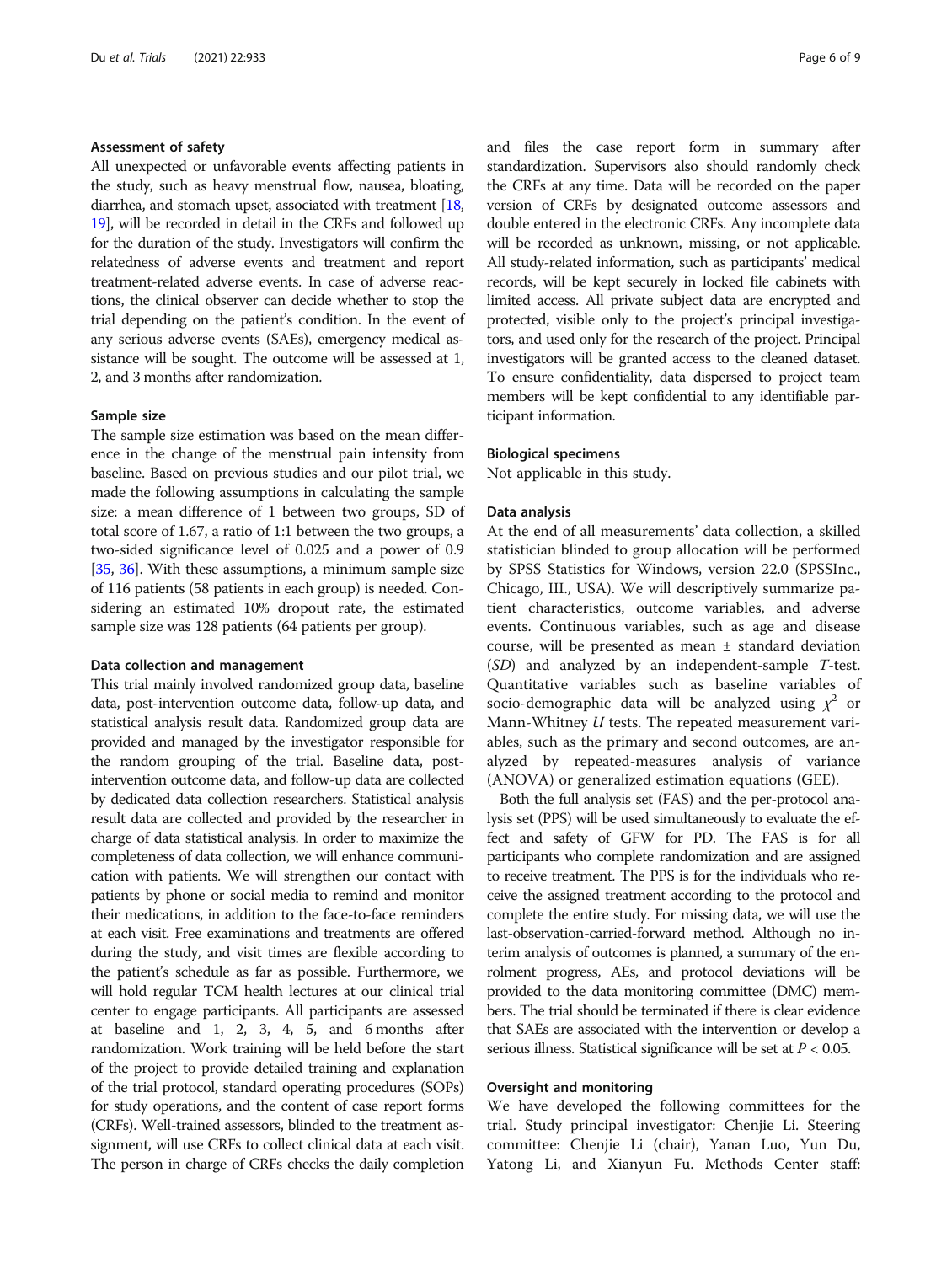<span id="page-6-0"></span>Chenjie Li, Yanan Luo, Yun Du, Yatong Li, and Xianyun Fu. Data monitoring committee: Ping Mao (chair), Kun Wang, and Minmin Chen. Site audit committee: Jiaqi Cui and Wanyu Xia. In addition, an independent data monitoring committee (DMC) will be established to monitor the trial's quality and compliance and ensure the safety of participating patients. The DMC will be composed of three experts with expertise in TCM, PD management, and trial methodology, who will examine the data every 6 months and determine if a trial should be modified or discontinued. All of them are independent of the sponsor and have no competing interests. Interim analyses will be performed by independent statisticians and reported to the DMC, which can obtain these interim results and make the final decision to terminate the trial.

#### Protocol amendments

Any modification to the protocol that may affect the conduct of the study, the potential benefit to the patient, or may affect patient safety requires a formal modification to the protocol. Such change will be approved by the sponsor and the Ethical Committee of the Second People's Hospital of Yichang before implementation.

#### Quality control

The protocol has been reviewed several times by experts in TCM gynecology and methodology. Before the start of the trial, all study staff will be required to attend SOP training to ensure that each study staff member is familiar with the trial. During the trial, the study team holds workshops every 2 months to assess the trial progress, clinical feasibility, and side effects, etc. Supervisors also should regularly check the progress of the trial.

#### **Discussion**

GFW, the classical CHM formula, is regarded as a promising therapeutic Chinese herb for PD, which reduces hyperalgesia, muscle contraction, vasoconstriction, inflammatory pain, and uterine ischemia by regulating the overproduction of prostaglandins (PGs) [[11](#page-7-0)–[13](#page-7-0)]. However, the scientific basis remains relatively limited due to methodological shortcomings, insufficient reports, or the lack of syndrome differentiation in previous studies [\[19](#page-7-0)]. Therefore, we intend to design a randomized controlled, double-blind trial to evaluate the efficacy and safety of GFW in treating PD with the heat-burning blood-stasis syndrome as a complementary and alternative therapy.

Treatment based on syndrome differentiation has always been the core of TCM clinical diagnosis and treatment. Accurate syndrome differentiation and treatment not only can guide the use of medication but also improve the efficacy. Currently, researchers are paying increasing attention to the treatment based on syndrome differentiation and gradually introducing it into clinical trials  $[21]$  $[21]$ . We found that GFW is effective in treating PD through long-term clinical observation, especially in patients with "heat-burning blood-stasis syndrome." Therefore, this study includes the PD with the heatburning blood-stasis syndrome. To ensure the reliability of TCM dialectical classification, two experienced TCM doctors will provide patients with TCM diagnoses.

Our study also has a few limitations. First, to improve patient compliance and facilitate patient recruitment, we enrolled patients from China Three Gorges University, which could lead to selective bias to some extent. However, the university is a comprehensive university with students from all over the country. Second, the placebo and GFW are identical in texture, dosage, and appearance but have subtle differences in odor and taste, which may have some implementation bias.

In sum, this trial is the first study designed to demonstrate the efficacy and safety of GFW in treating PD patients with the heat-burning blood-stasis syndrome compared with a placebo. This trial's scientific and rigorous methodological design is expected to provide reliable evidence for the efficacy and safety of GFW in treating PD and provide a reference for clinical practice.

#### Trial status

Currently, the protocol version number is version 1.0, registered on June 24, 2020. At the time of manuscript submission, the study had been actively recruiting subjects and ongoing.

#### **Abbreviations**

CMSS: Cox Menstrual Scale; SDS: Self-rating Depression Scale; SAS: Self-rating Anxiety Scale; SF-12: The 12-item Short-Form Health Survey; AEs: Adverse events; SAE: Serious adverse event; HT: Hashimoto's thyroiditis; TPOAb: Antithyroperoxidase antibodies; TCM: Traditional Chinese medicine; PNHM: Penetration needling of Hand-Yangming meridian; SPIRIT: Standard Protocol Items: Recommendations for Interventional Trials; STRICTA: Standards for Reporting Interventions in Clinical Trials of Acupuncture; TRAb: Thyroid-stimulating hormone receptor antibody; TgAb: Antithyroglobulin antibodies; SOP: Standard operation procedure; CRFs: Case report forms; SOPs: Standard operating procedures

#### Supplementary Information

The online version contains supplementary material available at [https://doi.](https://doi.org/10.1186/s13063-021-05834-0) [org/10.1186/s13063-021-05834-0.](https://doi.org/10.1186/s13063-021-05834-0)

| Additional file 1. Trial registration data.                |
|------------------------------------------------------------|
| <b>Additional file 2 SPIRIT Checklist for Trials.</b>      |
| <b>Additional file 3.</b> Sample patient informed consent. |
| <b>Additional file 4.</b> Ethical Approval Document.       |
| <b>Additional file 5. Funding Documentation.</b>           |

#### Acknowledgements

The authors thank all of the collaborators and participants of the study. We are also grateful to Dr. Feng, Three Gorges University, for the contribution of editing the English text of a draft of this manuscript.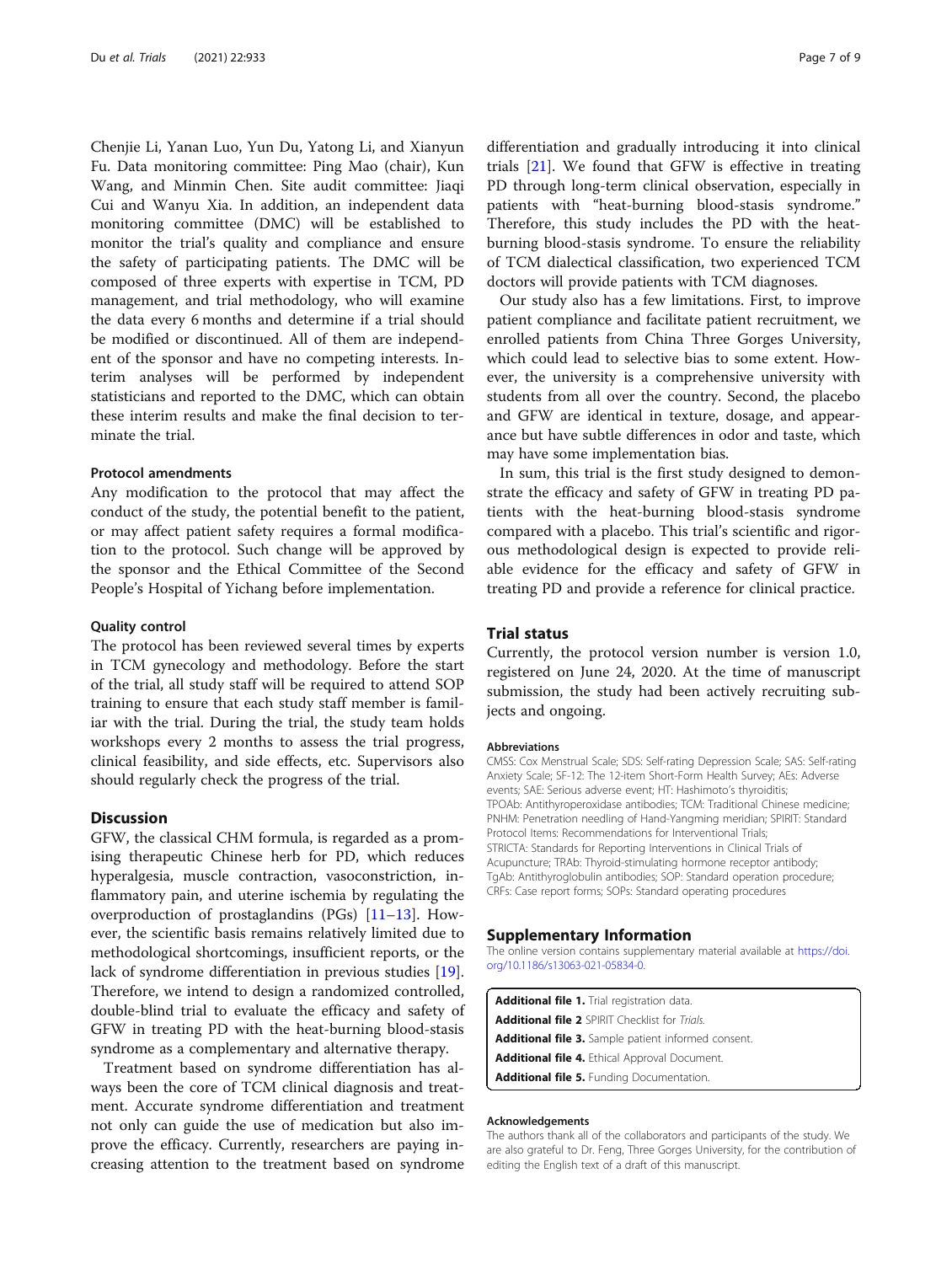#### <span id="page-7-0"></span>Authors' contributions

FXY and LYN supervised the study and obtained study funding and ethical approval. FXY, LYN, and LCJ conceived and designed the research and are responsible for the coordination of the study. DY and FXY drafted and edited the manuscript. LYT and LCJ participated in enrolling the patients and collecting the data. All authors have read and approved the final manuscript.

#### Funding

This trial was supported in part by the National Natural Science Foundation of China (grant number 81973897). The funding source plays no role in the design of the study, nor does it play any role in the execution of the study, the analysis, the interpretation of the data, or the decision to present the results (see Additional file [5\)](#page-6-0).

#### Availability of data and materials

At the end of the study, a completely de-identified data set is scheduled to be delivered to an appropriate data archive.

#### **Declarations**

#### Ethics approval and consent to participate

The study protocol has been approved by the Ethical Committee of the Second People's Hospital of Yichang (No.2020001) and has been registered at <http://www.chictr.org/cn/> of the Chinese Clinical Trials Registry in 2020 (No. ChiCTR2000034118). Only participants who provide written informed consent will be included in this study, and the information they provide will be kept confidential (see Additional file [4](#page-6-0)).

#### Consent for publication

All bylined authors adhere to Trials' authorship guidelines and agree to publication.

#### Competing interests

The authors declare that they have no competing interests.

#### Received: 14 April 2021 Accepted: 15 November 2021 Published online: 18 December 2021

#### References

- 1. Fernandez-Martinez E, Onieva-Zafra MD, Parra-Fernandez ML. Lifestyle and prevalence of dysmenorrhea among Spanish female university students. PLoS One. 2018;13(8):e201894. [https://doi.org/10.1371/journal.pone.0201894.](https://doi.org/10.1371/journal.pone.0201894)
- 2. Hu Z, Tang L, Chen L, Kaminga AC, Xu H. Prevalence and risk factors associated with primary dysmenorrhea among Chinese female university students: a cross-sectional study. J Pediatr Adolesc Gynecol. 2020;33(1):15– 22. <https://doi.org/10.1016/j.jpag.2019.09.004>.
- Zurawiecka M, Wronka I. Association of primary dysmenorrhea with anthropometrical and socio-economic factors in Polish university students. J Obstet Gynaecol Res. 2018;44(7):1259–67. [https://doi.org/10.1111/jog.13645.](https://doi.org/10.1111/jog.13645)
- 4. Chen L, Tang L, Guo S, Kaminga AC, Xu H. Primary dysmenorrhea and selfcare strategies among Chinese college girls: a cross-sectional study. BMJ Open. 2019;9(9):e026813. <https://doi.org/10.1136/bmjopen-2018-026813>.
- 5. Al-Matouq S, Al-Mutairi H, Al-Mutairi O, Abdulaziz F, Al-Basri D, Al-Enzi M, et al. Dysmenorrhea among high-school students and its associated factors in Kuwait. BMC Pediatr. 2019;19(1):80. [https://doi.org/10.1186/s12887-01](https://doi.org/10.1186/s12887-019-1442-6) [9-1442-6](https://doi.org/10.1186/s12887-019-1442-6).
- 6. Nie W, Xu P, Hao C, Chen Y, Yin Y, Wang L. Efficacy and safety of over-thecounter analgesics for primary dysmenorrhea: a network meta-analysis. Medicine (Baltimore). 2020;99(19):e19881. [https://doi.org/10.1097/MD.](https://doi.org/10.1097/MD.0000000000019881) [0000000000019881](https://doi.org/10.1097/MD.0000000000019881)
- 7. Uysal G, Akkaya H, Cagli F, Tutus S, Tayyar AT. A comparison of two different oral contraceptives in patients with severe primary dysmenorrhoea. J Obstet Gynaecol. 2018;38(6):828–32. [https://doi.org/10.1080/01443615.2017.141](https://doi.org/10.1080/01443615.2017.1410533) [0533](https://doi.org/10.1080/01443615.2017.1410533).
- 8. Szamosi S. Recommendation for the substantial choice between various nonsteroidal antiinflammatory drugs based on their safety profile. Orv Hetil. 2018;159(44):1783–8. [https://doi.org/10.1556/650.2018.31294.](https://doi.org/10.1556/650.2018.31294)
- Dragoman MV, Tepper NK, Fu R, Curtis KM, Chou R, Gaffield ME. A systematic review and meta-analysis of venous thrombosis risk among users of combined oral contraception. Int J Gynaecol Obstet. 2018;141(3):287–94. [https://doi.org/10.1002/ijgo.12455.](https://doi.org/10.1002/ijgo.12455)
- 10. Gao Y, Wang GQ, Xie YM, Wei RL, Liu FM. Study of integrative evidence chain in clinical trial of Guizhi Fuling capsules based on "Yibing Tongzhi" in clinical applications. Zhongguo Zhong Yao Za Zhi. 2020;45(10):2304–9. [https://doi.org/10.19540/j.cnki.cjcmm.20200211.504.](https://doi.org/10.19540/j.cnki.cjcmm.20200211.504)
- 11. Peng Y, Zheng X, Fan Z, Zhou H, Zhu X, Wang G, et al. Paeonol alleviates primary dysmenorrhea in mice via activating CB2R in the uterus. Phytomedicine. 2020;68:153151. [https://doi.org/10.1016/j.phymed.2019.1531](https://doi.org/10.1016/j.phymed.2019.153151) [51.](https://doi.org/10.1016/j.phymed.2019.153151)
- 12. Cheng Y, Chu Y, Su X, Zhang K, Zhang Y, Wang Z, et al. Pharmacokineticpharmacodynamic modeling to study the anti-dysmenorrhea effect of Guizhi Fuling capsule on primary dysmenorrhea rats. Phytomedicine. 2018; 48:141–51. [https://doi.org/10.1016/j.phymed.2018.04.041.](https://doi.org/10.1016/j.phymed.2018.04.041)
- 13. Sun L, Liu L, Zong S, Wang Z, Zhou J, Xu Z, et al. Traditional Chinese medicine Guizhi Fuling capsule used for therapy of dysmenorrhea via attenuating uterus contraction. J Ethnopharmacol. 2016;191:273–9. [https://](https://doi.org/10.1016/j.jep.2016.06.042) [doi.org/10.1016/j.jep.2016.06.042.](https://doi.org/10.1016/j.jep.2016.06.042)
- 14. Xiong Z, Lang L, Gao X, Xiao W, Wang Z, Zhao L. An integrative urinary metabolomic study of the therapeutic effect of Guizhi Fuling capsule on primary dysmenorrheal rats based <sup>1</sup>H NMR and UPLC-MS. J Pharm Biomed Anal. 2019;164:750–8. <https://doi.org/10.1016/j.jpba.2018.11.039>.
- 15. Chen T. Clinical observation of Gui Zhi Fu Ling capsule in the treatment of primary dysmenorrhea. Master Thesis, Beijing University of Chinese Medicine. 2011.
- 16. Liu YJ, Xiao W, Wang ZZ, Zhao BJ, Zhou ZM, Jiang HZ, et al. Effects and safety of varying doses of Guizhi Fuling capsule in patients with primary dysmenorrhea: a multi-center, randomized, double-blind, placebo-controlled clinical study. China J Chin Mater Med. 2013;38(12):2019–22.
- 17. Zhang LL, Xue XF, Wang HB. 114 cases of primary dysmenorrhea treated by Guizhi Fuling pill. Mod J Integr Tradit Chin W Med. 2009;18(26):3200–1.
- 18. Wu Z. Clinical observation of primary dysmenorrhea with the type of qi stagnation and blood stasis treated by Jiawei Guizhi Fuling decoration. Master Thesis, Guangzhou University of Chinese Medicine. 2013.
- 19. Wang GQ, Gao Y, Liu FM, Wei RL, Xie YM. Post-marketing surveillance on Guizhi Fuling Jiaonang based on literature review. Zhongguo Zhong Yao Za Zhi. 2018;43(4):820–32. <https://doi.org/10.19540/j.cnki.cjcmm.20180126.002>.
- 20. Wu T, Bian Z, Shang H, Li Y. Innovation of clinical trials in China: commentary on the publication of "CONSORT extension for Chinese herbal medicine formulas 2017: recommendations, explanation, and elaboration". J Evid Based Med. 2017;10(3):155–62. <https://doi.org/10.1111/jebm.12268>.
- 21. Schnyer RN, McKnight P, Conboy LA, Jacobson E, Ledegza AT, Quilty MT, et al. Can reliability of the Chinese medicine diagnostic process be improved? Results of a prospective randomized controlled trial. J Altern Complement Med. 2019;25(11):1103–8. <https://doi.org/10.1089/acm.2019.0260>.
- 22. Liu YJ, Xiao W, Wang ZZ, Zhao BJ, Zhou ZM, Jiang HZ, et al. Meta-analysis of the effect of Guizhi Fuling capsule on primary dysmenorrhea. Hunan J Tradit Chin Med. 2019;35(08):126–31.
- 23. Chan AW, Tetzlaff JM, Altman DG, Laupacis A, Gøtzsche PC, Krleža-Jerić K, et al. SPIRIT 2013 Statement: defining standard protocol items for clinical trials. Ann Intern Med. 2013;158(3):200–7. [https://doi.org/10.7326/0003-481](https://doi.org/10.7326/0003-4819-158-3-201302050-00583) [9-158-3-201302050-00583.](https://doi.org/10.7326/0003-4819-158-3-201302050-00583)
- 24. Zhao XM, Zhang Y, He XH, Chen HD, Wang ZF, Guo J, et al. Chinese herbal medicine Shenzhuo Formula treatment in patients with macroalbuminuria secondary to diabetic kidney disease: study protocol for a randomized controlled trial. Trials. 2018;19(1):200. [https://doi.org/10.1186/s13063-018-2](https://doi.org/10.1186/s13063-018-2573-z) [573-z.](https://doi.org/10.1186/s13063-018-2573-z)
- 25. Lyu YR, Yang WK, Park SJ, Kim SH, Kang WC, Jung IC, et al. Efficacy and safety of GHX02 in the treatment of acute bronchitis: protocol of a phase II, double-blind, randomized placebo-controlled trial. BMJ Open. 2018;8(5): e19897. [https://doi.org/10.1136/bmjopen-2017-019897.](https://doi.org/10.1136/bmjopen-2017-019897)
- 26. Younesy S, Amiraliakbari S, Esmaeili S, Alavimajd H, Nouraei S. Effects of fenugreek seed on the severity and systemic symptoms of dysmenorrhea. J Reprod Infertil. 2014;15(1):41–8.
- 27. Camlibel M, Erdur B, Yilmaz A, Ozen M, Uyanik A. Comparison of the effects of piroxicam and diclofenac sodium as treatments for primary dysmenorrhea. Med Sci Monit. 2019;25:157–64. [https://doi.org/10.12659/](https://doi.org/10.12659/MSM.911711) [MSM.911711.](https://doi.org/10.12659/MSM.911711)
- 28. Zung WW, Richards CB, Short MJ. Self-rating depression scale in an outpatient clinic. Further validation of the SDS. Arch Gen Psychiatr. 1965; 13(6):508–15. [https://doi.org/10.1001/archpsyc.1965.01730060026004.](https://doi.org/10.1001/archpsyc.1965.01730060026004)
- 29. Zung WW. A rating instrument for anxiety disorders. Psychosomatics. 1971; 12(6):371–9. [https://doi.org/10.1016/S0033-3182\(71\)71479-0](https://doi.org/10.1016/S0033-3182(71)71479-0).